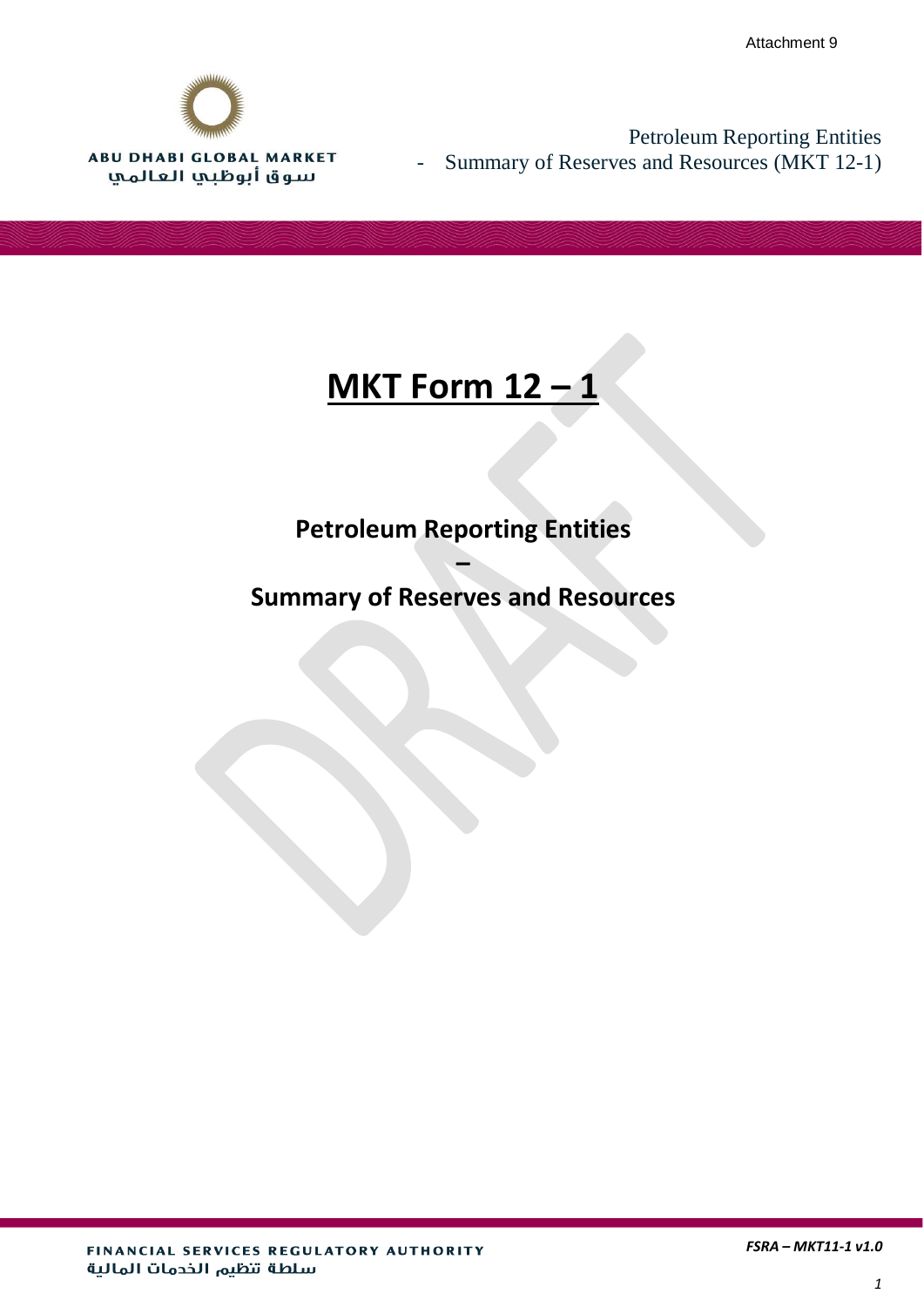

## Petroleum Reporting Entities Summary of Reserves and Resources (MKT 12-1)



## **PETROLEUM REPORTING ENTITIES – SUMMARY OF RESERVES AND RESOURCES**

*Cross-referenced from MKT Rule 12.14.1*

#### **Date:** dd/mm/yyyy

#### **1. Summary of Petroleum Reserves and Resources**

The following information must be provided for each Petroleum Tenement or relevant geographical area. \*

| Name of Petroleum Tenement /         |          |                        |                  |                         |                            |                      |
|--------------------------------------|----------|------------------------|------------------|-------------------------|----------------------------|----------------------|
| <b>Geographical Area*:</b>           |          |                        |                  |                         |                            |                      |
| Country:                             |          |                        |                  |                         |                            |                      |
| <b>Petroleum Reporting Standard:</b> |          |                        |                  |                         |                            |                      |
| Petroleum                            | Category | <b>Gross</b>           | Petroleum        |                         | <b>Net Attributable to</b> | <b>Comments</b>      |
| Tenement /                           |          | <b>Attributable to</b> | <b>Reporting</b> | Petroleum               |                            |                      |
| Geographical                         |          | <b>Petroleum</b>       | <b>Entity</b>    | <b>Reporting Entity</b> |                            |                      |
| Area                                 |          | <b>Tenement</b>        | <b>Interest</b>  | (mbb/                   | % Change                   |                      |
|                                      |          |                        |                  | bcm/                    | from                       |                      |
|                                      |          | (mbb/6cm/              | $(\%)$           | mboe)                   | previous                   |                      |
|                                      |          | mboe)                  |                  |                         | Form 12 -1                 |                      |
|                                      |          |                        |                  |                         |                            | · Identify           |
|                                      |          |                        |                  |                         |                            | Deterministic or     |
|                                      |          |                        |                  |                         |                            | Probabilistic        |
|                                      |          |                        |                  |                         |                            | method               |
|                                      |          |                        |                  |                         |                            | • Explanation of any |
|                                      |          |                        |                  |                         |                            | material changes     |
|                                      |          |                        |                  |                         |                            | in holdings from     |
|                                      |          |                        |                  |                         |                            | previous Form 12-    |
|                                      |          |                        |                  |                         |                            | 1                    |
| <b>Prospective Resources **</b>      |          |                        |                  |                         |                            |                      |
| Petroleum                            |          |                        |                  |                         |                            |                      |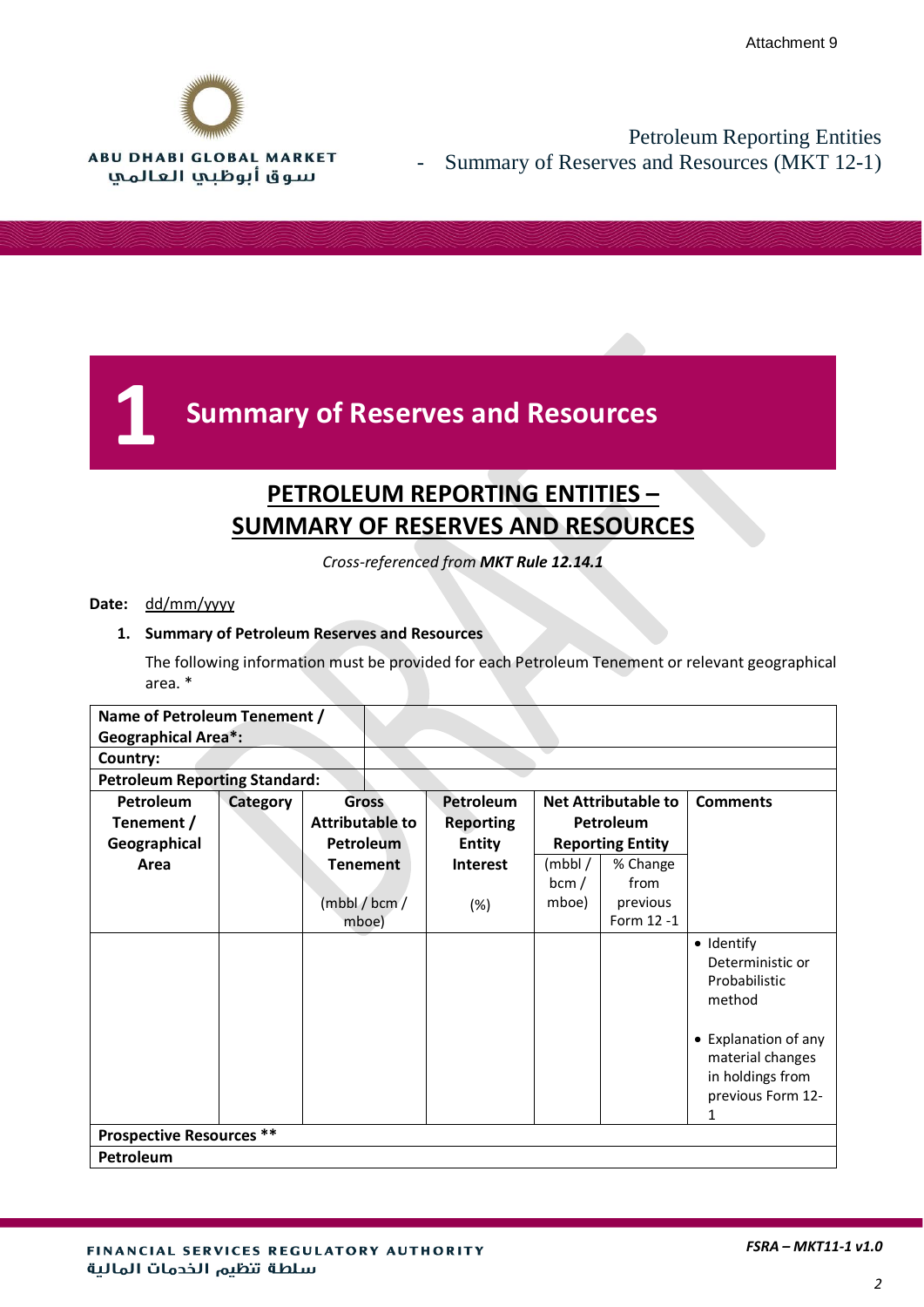

#### **ABU DHABI GLOBAL MARKET** سوق أبوظبي العالمي

#### Petroleum Reporting Entities - Summary of Reserves and Resources (MKT 12-1)

|                             | Low             |  |  |  |  |  |
|-----------------------------|-----------------|--|--|--|--|--|
|                             | <b>Estimate</b> |  |  |  |  |  |
|                             | <b>Best</b>     |  |  |  |  |  |
|                             | <b>Estimate</b> |  |  |  |  |  |
|                             | High            |  |  |  |  |  |
|                             | <b>Estimate</b> |  |  |  |  |  |
| <b>Natural Gas</b>          |                 |  |  |  |  |  |
|                             | Low             |  |  |  |  |  |
|                             | <b>Estimate</b> |  |  |  |  |  |
|                             | <b>Best</b>     |  |  |  |  |  |
|                             | <b>Estimate</b> |  |  |  |  |  |
|                             | High            |  |  |  |  |  |
|                             | <b>Estimate</b> |  |  |  |  |  |
| <b>Contingent Resources</b> |                 |  |  |  |  |  |
| Petroleum                   |                 |  |  |  |  |  |
|                             | C1              |  |  |  |  |  |
|                             | C <sub>2</sub>  |  |  |  |  |  |
|                             | C <sub>3</sub>  |  |  |  |  |  |
| <b>Natural Gas</b>          |                 |  |  |  |  |  |
|                             | C1              |  |  |  |  |  |
|                             | C <sub>2</sub>  |  |  |  |  |  |
|                             | C <sub>3</sub>  |  |  |  |  |  |
| <b>Natural Gas Liquids</b>  |                 |  |  |  |  |  |
|                             | C1              |  |  |  |  |  |
|                             | C <sub>2</sub>  |  |  |  |  |  |
|                             | C <sub>3</sub>  |  |  |  |  |  |
| <b>Petroleum Reserves</b>   |                 |  |  |  |  |  |
| Petroleum                   |                 |  |  |  |  |  |
|                             | P1 ***          |  |  |  |  |  |
|                             | P2 ***          |  |  |  |  |  |
|                             | <b>P3</b>       |  |  |  |  |  |
| <b>Natural Gas</b>          |                 |  |  |  |  |  |
|                             | $P1***$         |  |  |  |  |  |
|                             | $P2***$         |  |  |  |  |  |
|                             | P3              |  |  |  |  |  |
| <b>Natural Gas Liquids</b>  |                 |  |  |  |  |  |
|                             | $P1***$         |  |  |  |  |  |
|                             | P2 ***          |  |  |  |  |  |
|                             | P3              |  |  |  |  |  |

\*\* If a Petroleum Reporting Entity has material Unconventional Petroleum Resources, identify the portion of P1 and P2 that are based on Unconventional Petroleum Resources.

\*\*\* Identify between Developed Petroleum Reserves and Undeveloped Petroleum Reserves.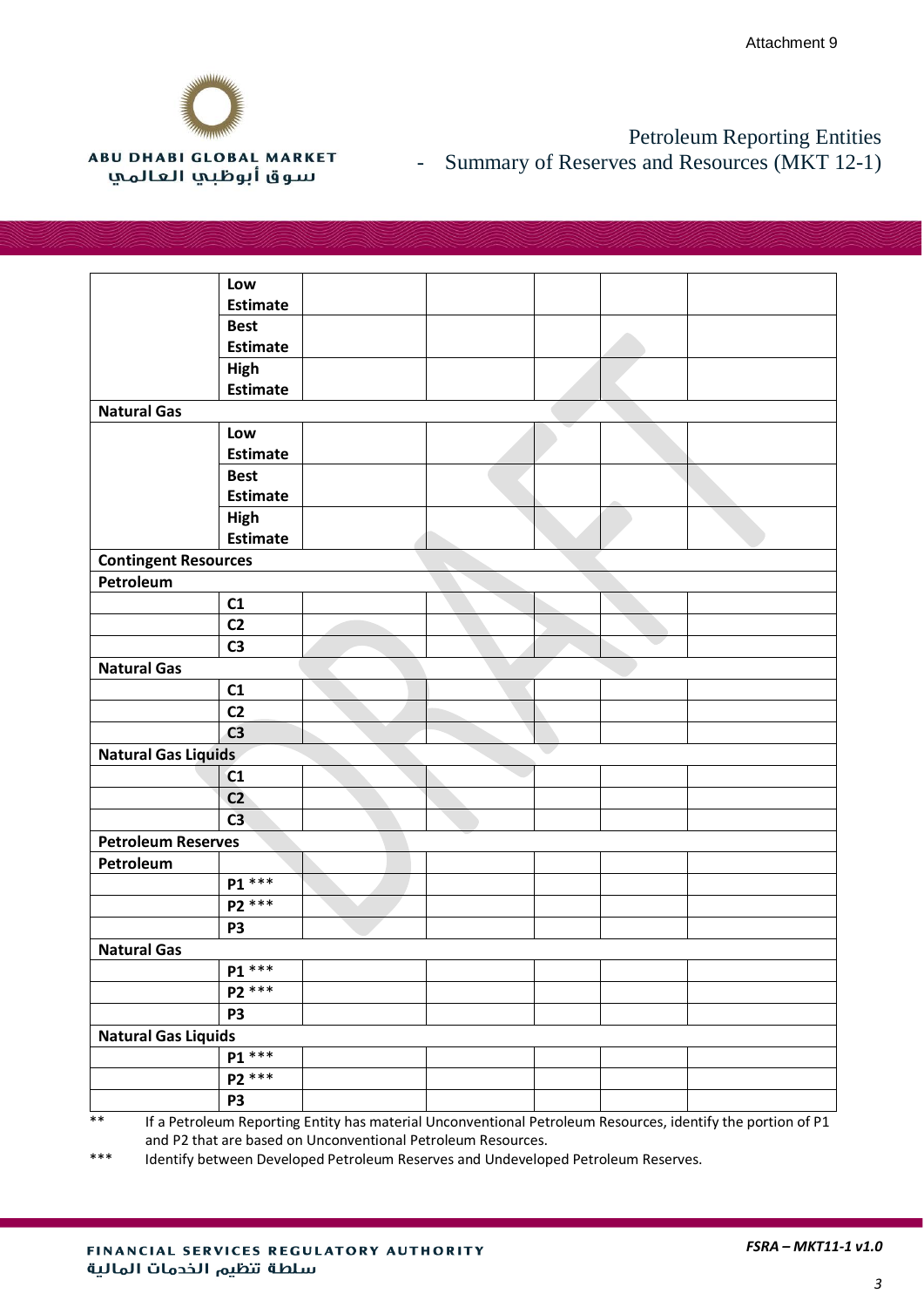

## Petroleum Reporting Entities - Summary of Reserves and Resources (MKT 12-1)

| If material concentrations of Undeveloped Petroleum Reserves have remained undeveloped for at least |  |  |
|-----------------------------------------------------------------------------------------------------|--|--|
| five years from the date they were initially disclosed:                                             |  |  |
| (a) An explanation of why the                                                                       |  |  |
| Undeveloped Petroleum Reserves                                                                      |  |  |
| have not yet been developed.                                                                        |  |  |
| What is the Petroleum Reporting<br>(b)                                                              |  |  |
| Entity's intention for future                                                                       |  |  |
| development of the Undeveloped                                                                      |  |  |
| Petroleum Reserves?                                                                                 |  |  |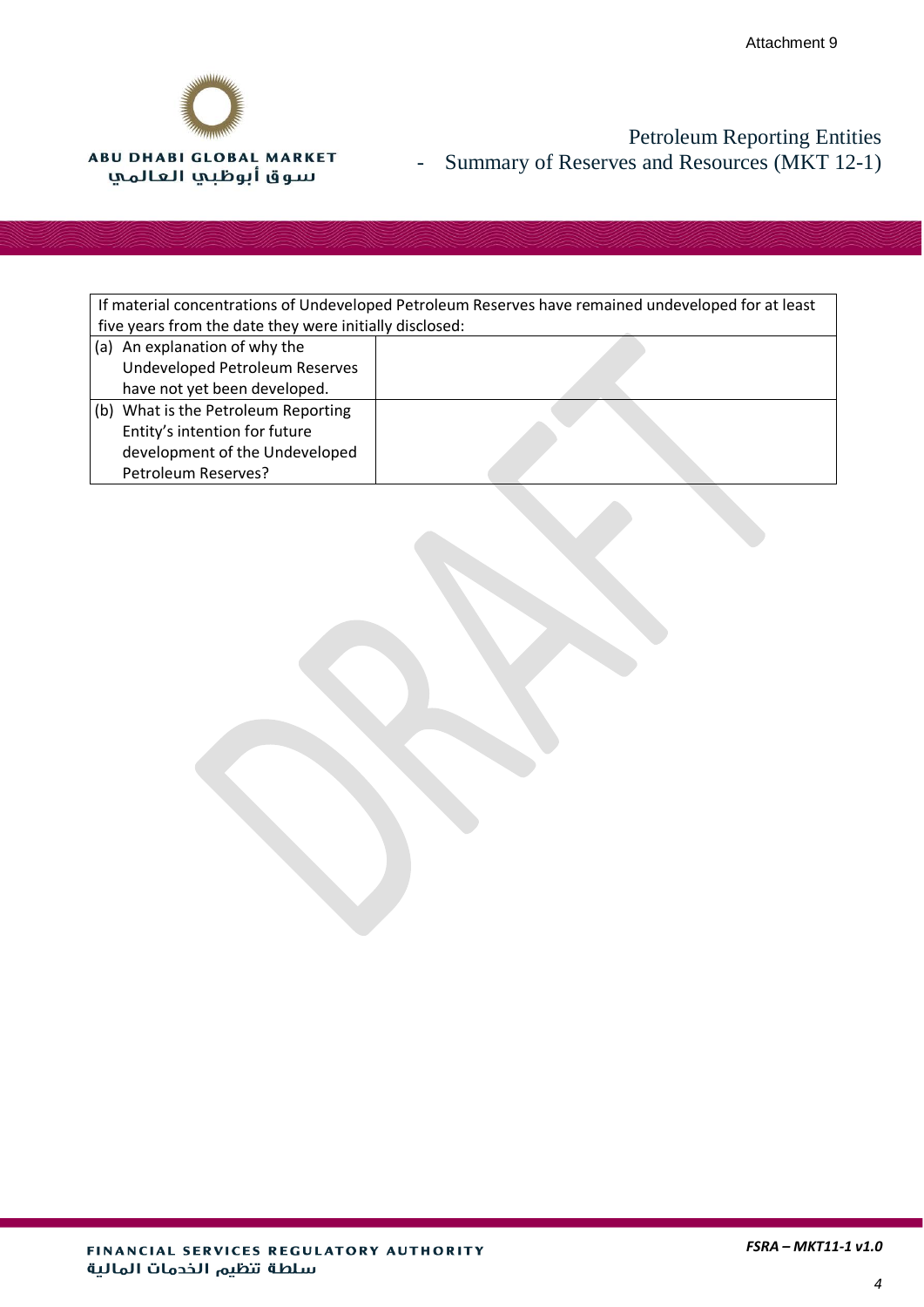

Petroleum Reporting Entities - Summary of Reserves and Resources (MKT 12-1)

# **2 Petroleum Reporting Entity's Arrangements**

#### **2. Summary of Petroleum Reporting Entity's arrangements**

|     | A summary of the Petroleum Reporting Entity's:           |  |
|-----|----------------------------------------------------------|--|
| (1) | Governance arrangements and<br>internal controls for the |  |
|     | estimates of its Mineral                                 |  |
|     | <b>Resources and Ore Reserves</b>                        |  |
|     | and the estimation process:                              |  |
|     |                                                          |  |
|     | (include an explanation of the                           |  |
|     | frequency and scope of any                               |  |
|     | reviews or audits undertaken)                            |  |
| (2) | Policies and procedures in                               |  |
|     | relation to operating in a                               |  |
|     | sustainable manner, including                            |  |
|     | the:                                                     |  |
|     |                                                          |  |
|     | (i) Petroleum Reporting                                  |  |
|     | Entity's policies relating to                            |  |
|     | environmental and social                                 |  |
|     | issues;                                                  |  |
|     | (ii) Impact of the Petroleum                             |  |
|     | Reporting Entity's business                              |  |
|     | practices on the                                         |  |
|     | environment and the                                      |  |
|     | communities in which it                                  |  |
|     | operates; and                                            |  |
|     | (iii) Environmental and social                           |  |
|     | risks faced by the Petroleum                             |  |
|     | Reporting Entity.                                        |  |